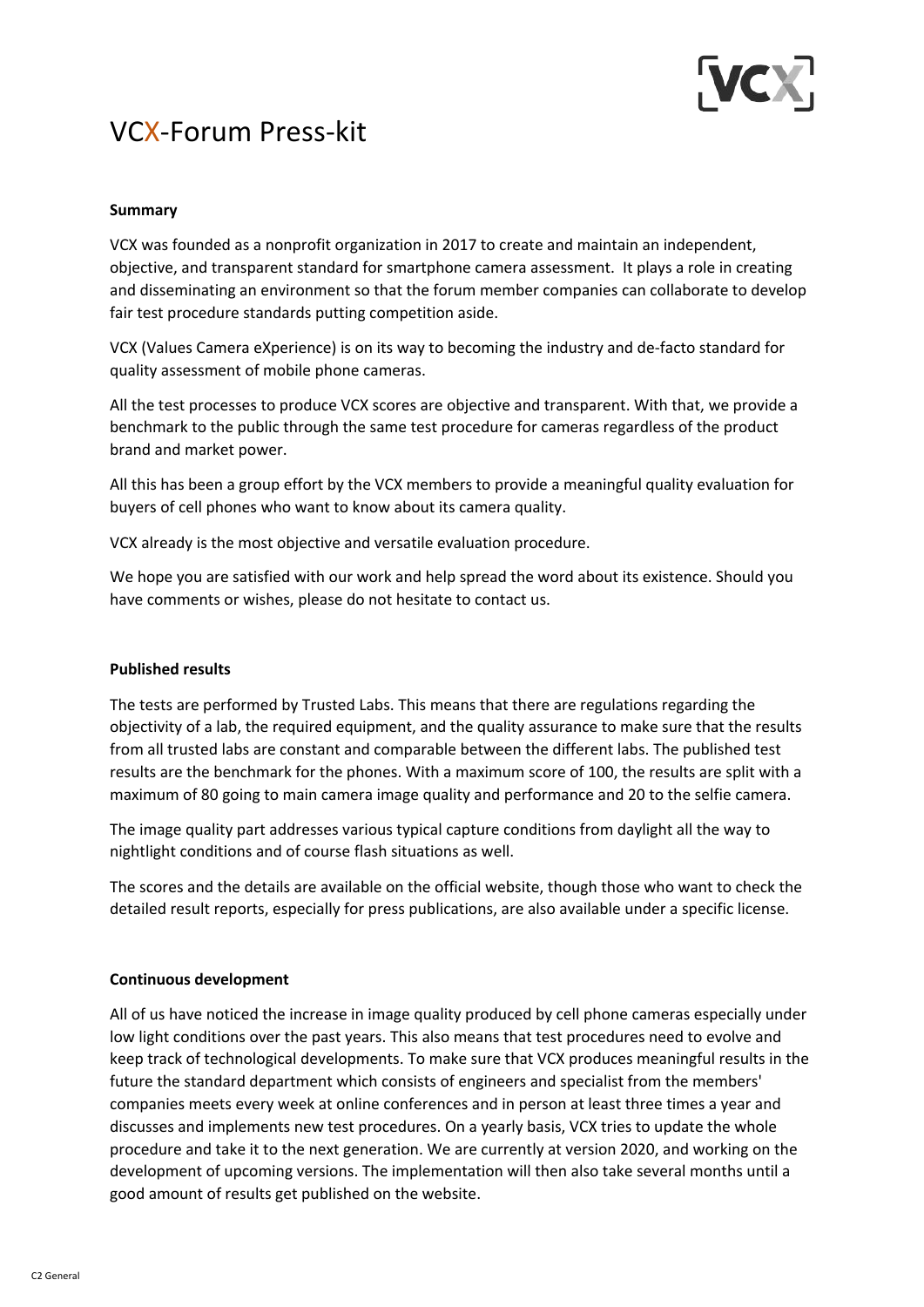

With its effort, VCX offers an objective consumer-oriented test procedure for mobile phone cameras that are widely accepted and used in the industry and known for their high-quality results. The publications on the website do not only contain the benchmarking numbers but also many of the images that were captured to achieve the results. That way consumers and other visitors to the website can objectively compare the quality themselves.

**Vision**: To create and maintain an independent, objective and transparent standard for smartphone camera assessment from the perspective of the end-user by collaborating with industry experts and customers. VCX stands for Valued Camera eXperience.

**Foundation**: July 2017 in Germany as a non-profit organisation

**Office**: Im Gleisdreieck 5, 50169 Kerpen-Horrem. Germany.

**Contact**: Phone +49 2273 99991 90. media@vcx-forum.org

**Board**: Dietmar Wüller, Vijay Kishan Rao, Kate Jen, Joe, Uwe Artmann, Rachel Kim, Anthony Orchard

#### **Co-ordinator**: Benjamin Pak

Members<sup>1</sup>: in the last 5 years, almost all mobile phone, PC cam manufacturers as well as several ISP vendors and test institutions joined the initiative and tested the procedure. Most of them use it internally for the benchmarking of their new developments versus the competition. Besides the internal testing the VCX forum tests the leading phones on the market and publishes the results on the www.VCX-forum.org website.

**Scoring**: VCX score is only a quantification value, it does not include subjective evaluation. The VCX score is a value between 0 and 100, where 100 would be the *ideal camera*. This score is calculated on image-quality parameters and partly on the image capturing experience like shake-reduction, focus speed etc.

#### The five **tenets** of VCX are

- 1. Out of the box experience test the device with the default configuration
- 2. 100% objective once the parameters are set, there is no human intervention
- 3. Transparent formulae, procedure and process are open to all members
- 4. Independence of labs
- 5. Continued improvement

<sup>1</sup> VCX currently has currently 29 companies as members among which are: AACtechnologies, Cisco, Dell, Instituto de Pesquisas Eldorado, , Fairphone, Google, HP, Huawei, Image Engineering, Imatest, Intel, Lenovo, MediaTek, Meta, Microsoft, Motorola, Nomicam, Oppo, PAL acoustics, Qualcomm, Realtek, Samsung, Sony, TCL, Vivo. Vodafone, Xiaomi, Carl Zeiss and unpublished members.